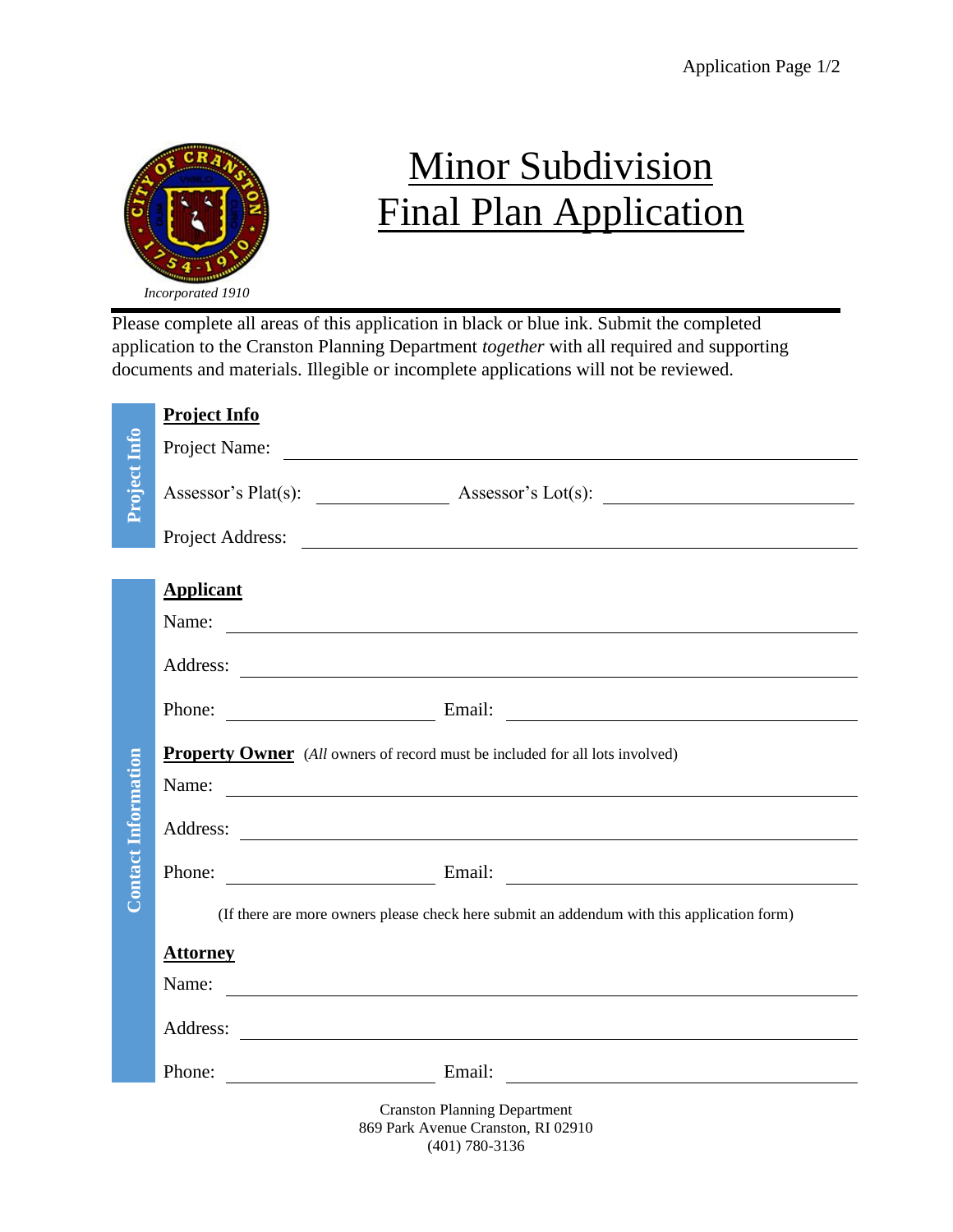|                    | <b>Engineer</b>                                                                                                                                                                                                                                                |                                                                                                                      |                                                                                                                       |
|--------------------|----------------------------------------------------------------------------------------------------------------------------------------------------------------------------------------------------------------------------------------------------------------|----------------------------------------------------------------------------------------------------------------------|-----------------------------------------------------------------------------------------------------------------------|
| ontact Information | Name:                                                                                                                                                                                                                                                          |                                                                                                                      |                                                                                                                       |
|                    |                                                                                                                                                                                                                                                                |                                                                                                                      |                                                                                                                       |
|                    | Phone: Email: Email:                                                                                                                                                                                                                                           |                                                                                                                      |                                                                                                                       |
|                    | <b>Land Surveyor</b><br>Name:                                                                                                                                                                                                                                  |                                                                                                                      |                                                                                                                       |
|                    |                                                                                                                                                                                                                                                                |                                                                                                                      |                                                                                                                       |
|                    | Phone: Email:                                                                                                                                                                                                                                                  |                                                                                                                      | <u> 1989 - Johann Harry Harry Harry Harry Harry Harry Harry Harry Harry Harry Harry Harry Harry Harry Harry Harry</u> |
|                    | <b>Owner/Applicant Signature</b>                                                                                                                                                                                                                               |                                                                                                                      |                                                                                                                       |
|                    |                                                                                                                                                                                                                                                                |                                                                                                                      |                                                                                                                       |
|                    | I/we hereby certify that I/we own the subject property and seek Minor Subdivision<br>and/or Minor Land Development Final Plan approval as drafted in the accompanying<br>plans for review by the City Plan Commission or Administrative Officer as applicable. |                                                                                                                      |                                                                                                                       |
|                    | <b>Applicant Name &amp; Title</b> (please print)                                                                                                                                                                                                               |                                                                                                                      | <b>Applicant Signature</b>                                                                                            |
|                    | Date:                                                                                                                                                                                                                                                          | <u> 1989 - Jan Barbara Barat, prima populație de la provincia de la provincia de la provincia de la provincia de</u> |                                                                                                                       |
| Certification      | <b>Owner Name</b> (if different than above) (please print)                                                                                                                                                                                                     |                                                                                                                      | <b>Owner Signature</b>                                                                                                |
|                    | Date:                                                                                                                                                                                                                                                          |                                                                                                                      |                                                                                                                       |
|                    |                                                                                                                                                                                                                                                                |                                                                                                                      |                                                                                                                       |
|                    | <b>Owner Name</b> (please print)                                                                                                                                                                                                                               |                                                                                                                      | <b>Owner Signature</b>                                                                                                |
|                    | Date:                                                                                                                                                                                                                                                          |                                                                                                                      |                                                                                                                       |

Cranston Planning Department 869 Park Avenue Cranston, RI 02910 (401) 780-3136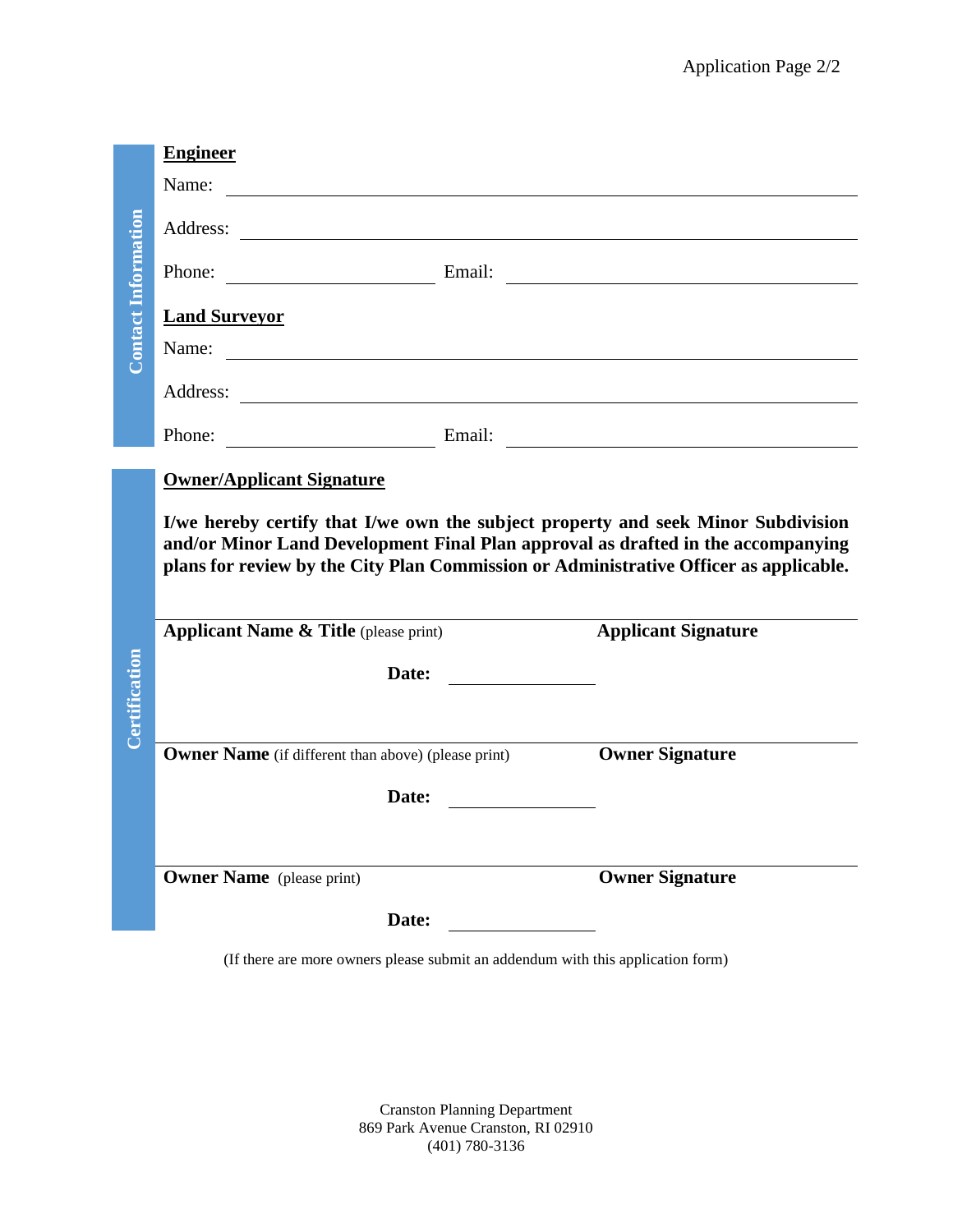## **MINOR SUBDIVISION FINAL PLAN CHECKLIST**

## **NAME OF PLAT: \_\_\_\_\_\_\_\_\_\_\_\_\_\_\_\_\_\_\_\_\_\_\_\_\_\_\_\_\_\_\_\_\_\_\_\_\_\_\_\_\_\_\_\_\_\_\_\_\_\_\_\_\_\_\_\_\_\_\_\_\_\_\_\_\_\_**

## **FORM COMPLETED BY: \_\_\_\_\_\_\_\_\_\_\_\_\_\_\_\_\_\_\_\_\_\_\_\_\_\_\_\_\_\_\_\_\_\_\_\_\_\_\_\_\_\_\_\_\_\_\_\_\_\_\_\_\_\_\_\_\_\_**

Please verify applicability of items during the preliminary plan phase.

In addition to paper copies, *ALL* application documents must be submitted in digital/electronic format.

| <b>ITEM</b>                                                                                                                                                                                            | <b>YES</b> | N/A | NO |
|--------------------------------------------------------------------------------------------------------------------------------------------------------------------------------------------------------|------------|-----|----|
| <b>Required Application Documents:</b>                                                                                                                                                                 |            |     |    |
| (a) Is the application completed and signed by all owners? (original version)                                                                                                                          |            |     |    |
| (b) Has the Filing Fee been submitted? $(\$200 + \$35 / Unit^*)$ (*refer to the<br>Cranston Subdivision and Development Regulations p. 12 for how units are assessed and<br>for other fee information) |            |     |    |
| (c) Have impact fees been submitted? (Eastern Cranston - \$593.46/dwelling unit,<br>Western Cranston - \$1,389.50 / dwelling unit)                                                                     |            |     |    |
| (d) Have tax certificates (MLCs) been filed for all applicable lots? (MLCs<br>submitted within the last 6 months will satisfy this requirement)                                                        |            |     |    |
| (e) Have finalized site suitability / soils analysis been submitted? (only<br>applicable if conditioned / stipulated with prelim plan approval)                                                        |            |     |    |
| (f) Have finalized drainage analysis been submitted? (only applicable if<br>conditioned /stipulated with prelim plan approval)                                                                         |            |     |    |
| $(g)$ Have easement deed $(s)$ been drawn and submitted?                                                                                                                                               |            |     |    |
| (h) Have street deeds been drawn and submitted? (quit claim deed)                                                                                                                                      |            |     |    |
| (i) Have detention basin deeds been drawn and submitted? (quit claim deed)                                                                                                                             |            |     |    |
| (i) Have final HOA documents been submitted?                                                                                                                                                           |            |     |    |
| (k) Has a draft performance guarantee been submitted? (the final bond will be<br>required at the time of recording)                                                                                    |            |     |    |
| (1) Is the final plan in compliance with all conditions of the preliminary<br>plan approval? (provide documentation as applicable)                                                                     |            |     |    |
| <b>FINAL PLAN REQUIREMENTS</b>                                                                                                                                                                         |            |     |    |
| <b>Number of copies to be submitted:</b>                                                                                                                                                               |            |     |    |
| (a) 1 Mylar of the <b>Record Plan</b> only $(24" \times 36")$                                                                                                                                          |            |     |    |
| (b) 6 Paper copies of the <b>Record Plan</b> only $(24" \times 36")$                                                                                                                                   |            |     |    |
| (c) 3 Paper copies of the full plan set $(24$ "x $36$ ") with supporting materials                                                                                                                     |            |     |    |
| <b>Items to be incorporated in the Final Plan:</b>                                                                                                                                                     |            |     |    |
| (a) Is the name of plat clearly indicated? (properly cited if replat of existing plat)                                                                                                                 |            |     |    |
| (b) Is the plan set labeled as a Final Plan and is the Record Plan identified?                                                                                                                         |            |     |    |
| (c) Are the names of all applicable owners of record provided?                                                                                                                                         |            |     |    |
| (d) Are all revision dates provided?                                                                                                                                                                   |            |     |    |
| (e) Is the plan classified as a Class 1 boundary survey? (Class 4 will be<br>accepted for lot mergers)                                                                                                 |            |     |    |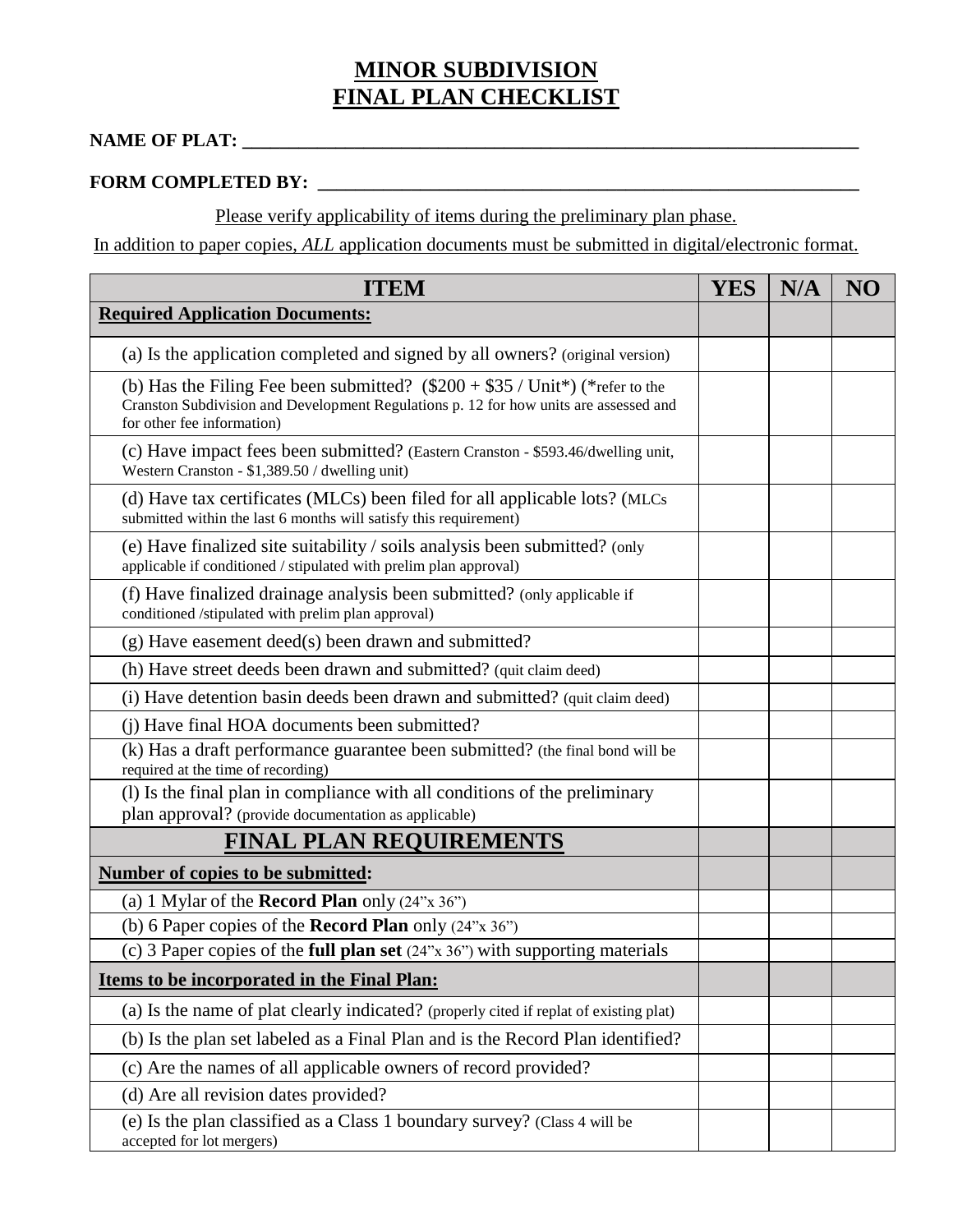| <b>ITEM</b>                                                                                                                                                                                                                                                        | YES | N/A | NO |
|--------------------------------------------------------------------------------------------------------------------------------------------------------------------------------------------------------------------------------------------------------------------|-----|-----|----|
| (f) Is the name, stamp and signature of the surveyor provided?                                                                                                                                                                                                     |     |     |    |
| (g) Is the name, stamp and signature of the engineer provided?                                                                                                                                                                                                     |     |     |    |
| (h) Is a north arrow provided? (denote True North or Magnetic North)                                                                                                                                                                                               |     |     |    |
| (i) Is a scale provided and is the plan accurate to the scale?                                                                                                                                                                                                     |     |     |    |
| (j) Is a vicinity map / locus map provided?                                                                                                                                                                                                                        |     |     |    |
| (k) Is the zoning district(s) of the parcel(s) provided and are the general<br>requirements of applicable zoning districts denoted? (setbacks, frontage, min.<br>lot area, & max lot coverage)                                                                     |     |     |    |
| (1) Are the names of abutting property owners $\&$ zoning districts shown?                                                                                                                                                                                         |     |     |    |
| (m) Are notes provided referencing any <i>previous</i> zoning relief including<br>dates and conditions of approval?                                                                                                                                                |     |     |    |
| (n) Are notes provided referencing any relief required/granted by the<br>Zoning Board of Review as part of this project?                                                                                                                                           |     |     |    |
| (o) Are 2' topography lines provided and 10' topography lines provided in<br>bold?                                                                                                                                                                                 |     |     |    |
| (p) Is the plat boundary outlined in bold?                                                                                                                                                                                                                         |     |     |    |
| (q) Are lot lines to be removed clearly labeled and shown as dashed lines?                                                                                                                                                                                         |     |     |    |
| (r) Are primary control points shown? (at least one must be shown)                                                                                                                                                                                                 |     |     |    |
| (s) Are the locations of all permanent monuments shown? (at least 2 must be<br>set or recovered for residential surveys less than 1 acre); (not less than 3 must be set or<br>recovered for residential surveys more than 1 acre and all non-residential projects) |     |     |    |
| (t) Are all lots numbered or lettered?                                                                                                                                                                                                                             |     |     |    |
| (u) Is there a phasing plan which is clearly denoted?                                                                                                                                                                                                              |     |     |    |
| (v) Is the total area of the existing plat and all proposed lot areas and open<br>space provided?                                                                                                                                                                  |     |     |    |
| (w) Is the total <b>UPLAND</b> area (land area excluding wetlands) of the<br>existing plat and all proposed lot areas provided?                                                                                                                                    |     |     |    |
| $(x)$ Are dimensions for all straight lines, angles, radii, arcs $\&$ angles of<br>curves denoted?                                                                                                                                                                 |     |     |    |
| (x) Are all building setbacks labeled and drawn accurately? (dashed lines)                                                                                                                                                                                         |     |     |    |
| (y) For lots with multiple fronts, is the primary frontage identified?                                                                                                                                                                                             |     |     |    |
| (z) Are all existing and proposed streets labeled and right-of-way<br>dimensions provided?                                                                                                                                                                         |     |     |    |
| (aa) Are the plan and profile of new roadways including location and size<br>of existing and proposed water, storm drain and sewer lines on plat and<br>adjacent properties shown?                                                                                 |     |     |    |
| (bb) Is a street index with all applicable street names provided?                                                                                                                                                                                                  |     |     |    |
| (cc) Are all land area(s) to be dedicated for public use or granted for<br>the use of residents identified?                                                                                                                                                        |     |     |    |
| (dd) Are soil types and locations of percolation tests denoted?                                                                                                                                                                                                    |     |     |    |
| (ee) Are all existing improvements shown (buildings, paved areas,<br>accessory structures. fences, retaining walls, etc.)?                                                                                                                                         |     |     |    |